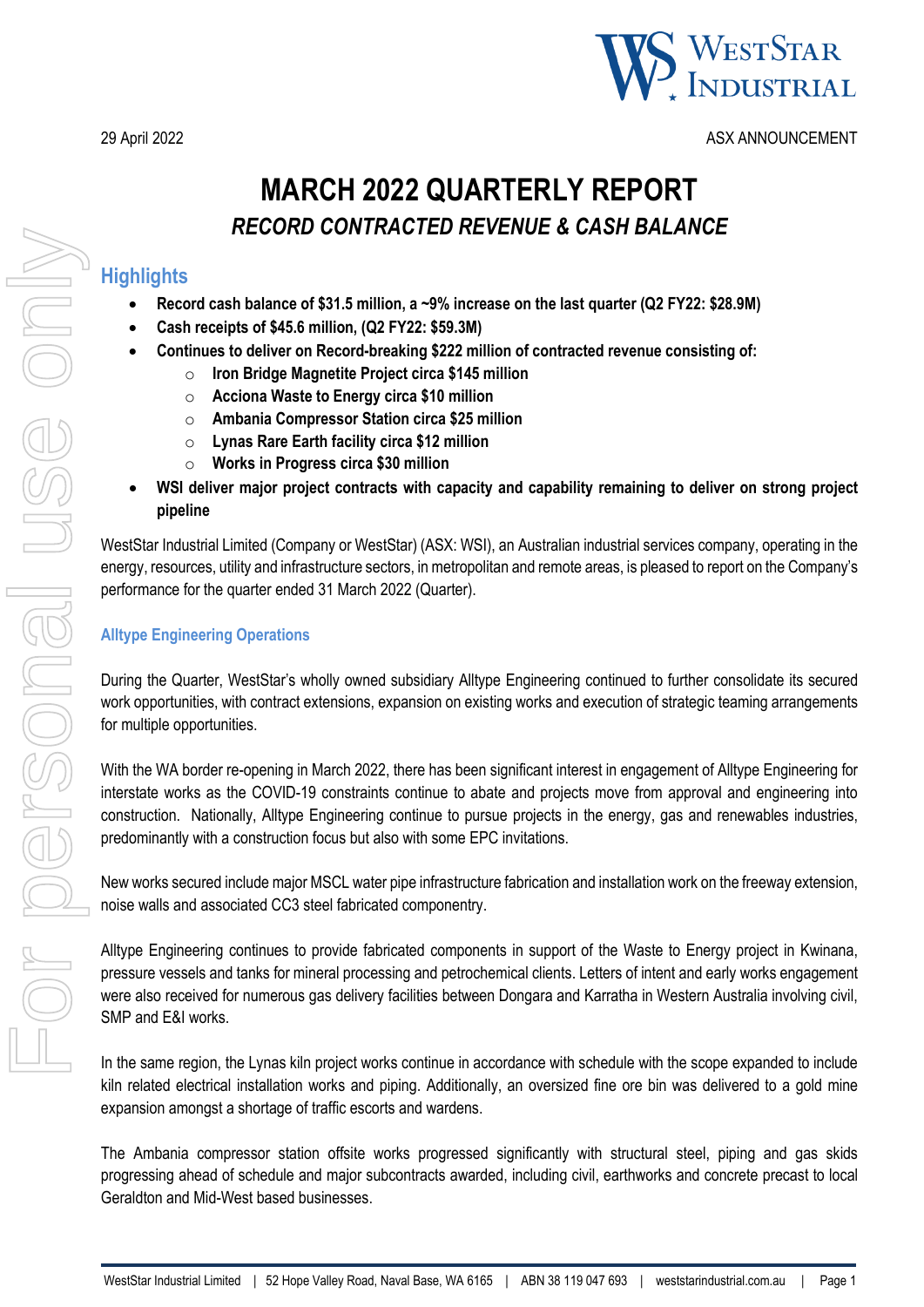

The contract expansions and new awards continues to contribute to the WestStar FY2022 order book to deliver on Alltype Engineering's 5-year strategic plan.

#### **Alltype Engineering's managing director Kelvin Andrijich quoted:**

*"The third quarter of FY2022 has placed significant demands on our in-house fabrication, assembly and E&I fit out facility in support of our major site projects, with priorities shifting to meet client requirements and project changes in the current challenging construction climate where material, labour, services and logistics are being stretched across the industry. Our teams have worked hard across multiple projects and sites to continue to deliver to our clients.* 

*The fine ore bin project reflected strong innovation and commitment of our team and subcontractors, with our workshop team working through the traditional Christmas break, weekends, day shift and night shift to meet restricted transport windows locally and to site. Tendering opportunities are significant and we continue to approach these works with full expectation of being able to deliver the works.* 

*With the borders now open, we now look forward to the opportunity to ramp up our interstate expansion and growth strategy."* 

#### **SIMPEC Operations**

During the Quarter, SIMPEC continued to progress the following projects:

- Kwinana Waste to Energy Project Piping Installation BOP
- Iron Bridge Operations Wet Process Plant SMP and E&I
- Pilbara Minerals Pilgangoora and Ngungaju Civil, SMP and E&I
- BHP Mt Keith Debottlenecking Project Engineering Support
- Tianqi Kwinana Engineering Support

#### **Iron Bridge Magnetite Project**

The project is a joint venture between Fortescue Metals Group subsidiary FMG Magnetite Pty Ltd and Formosa Steel IB Pty Ltd. The project is situated approximately 145km south of the town of Port Hedland in Western Australia's Pilbara region, with a Contract value to SIMPEC of circa \$145M. The Wet Processing Plant is a significant part of the new magnetite mine which will be central to the production of 22 million Wet Metric Tonnes Per Annum (WMTPA) of high grade, magnetite concentrate product.

SIMPEC is supplying SMP and E&I vertical construction services for the project. This intricate project consists of major module installation, tank installation, major mechanical installation, large bore piping and a significant portion of supply and installation of electrical and instrumentation works.

SIMPEC is progressing well with the major construction activities on the Iron Bridge Magnetite Project for the Wet Processing Plant. SIMPEC's recruitment effort for the Iron Bridge project, will now see ~400 personnel mobilized to the project. SIMPEC now has over 500 personnel employed inclusive of head office and site project teams. A significant improvement is evident in positive recruitment numbers and people availability. This is welcomed at a time where our numbers increase dramatically over the next few months on the project.

SIMPEC continues to be well advanced with the Mechanical and Electrical installation works for the development of the new mine and associated infrastructure for Iron Bridge.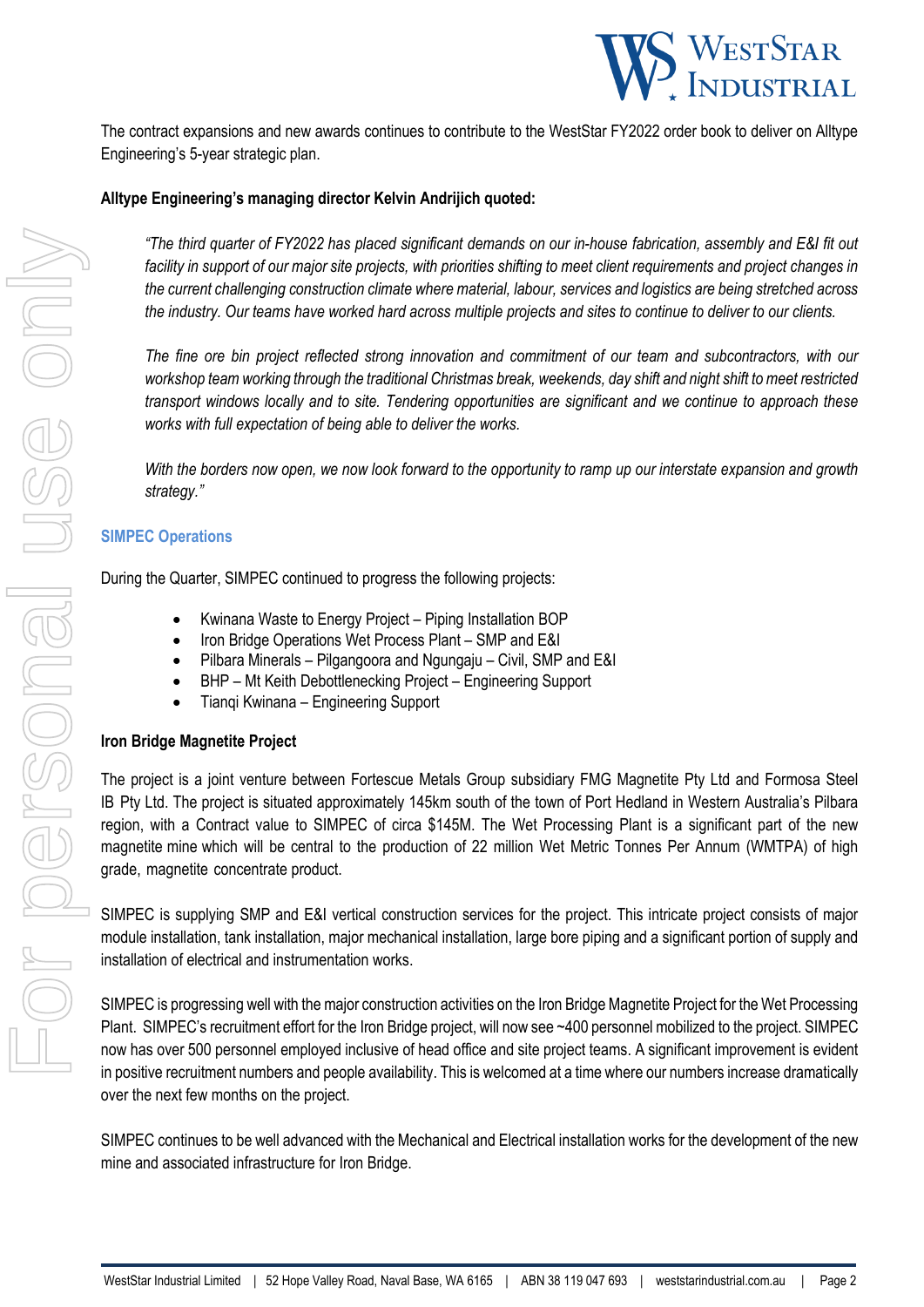

#### **SIMPEC Managing Director Mark Dimasi noted:**

*"The market landscape has changed for our business; the Iron Bridge project has allowed the team to open new doors with a number of new clients across Australia and internationally. We are grateful for these opportunities and look forward to new projects coming to fruition for our SIMPEC team.* 

*With the border restrictions easing in March, it has allowed our recruitment team to meet our project requirements for the trade mixes needed to deliver our works. I once again want to thank all our clients for the opportunities they have provided our business and our team for their commitment to be like no other."*

SIMPEC continues to develop and strengthen its overall business capability to move further into the minerals, gas and renewables industries throughout Australia. The overall focus on both major projects, and term sustaining capital contracts will further enhance SIMPEC's positioning for FY2022 and beyond.

Tendering and proposals remain strong, as SIMPEC consistently delivers projects at a high standard.

FY2022 continues to demonstrate record growth and expansion across all our sectors and disciplines.

#### **Outlook**

WestStar Industrial continues to develop and strengthen its overall business capability to move further into the Infrastructure, Mining and Minerals, Energy and Renewables industries throughout Australia.

### **Commenting on WestStar Industrial's Quarterly results, WestStar CEO and Managing Director Robert Spadanuda noted:**

*"WestStar continues to build and maintain record quarters as we deliver on our contracted revenue and high-profile projects.*

*The Iron Bridge project, being the Company's largest current project, continues to progress well and improvement to the recruitment environment reassures the Company's commitment to take on and deliver a project of this scale. A credit to SIMPEC and their recruitment initiatives to have mobilised ~400 personnel to this project along with maintaining commitments to our other valued clients and contracts.*

*Alltype Engineering continues to perform well on its key projects with the Lynas kiln works on schedule and the Ambania compressor station offsite works ahead of schedule, with major subcontracts awarded. A credit to the entire Alltype Engineering team and the demands placed upon our in-house fabrication, assembly and E&I fit out facility in support of our major site projects.*

*Having recently received Letters of Intent and early works Engagements, the Company is confident of conversion to awarded contracts in the near term and will provide the necessary contract updates at the appropriate time."* 

#### **Mr Spadanuda further commented:**

*"WestStar continues to demonstrate our ability to manage cash reserves and deliver positive cash balances for some time now. The* C*ompany continues to view growth as a strategic driver and performance on projects the key to future success. With the retirement of all debt, the Group's successful cash management principles enables the ability to pursue further opportunities on a national stage.*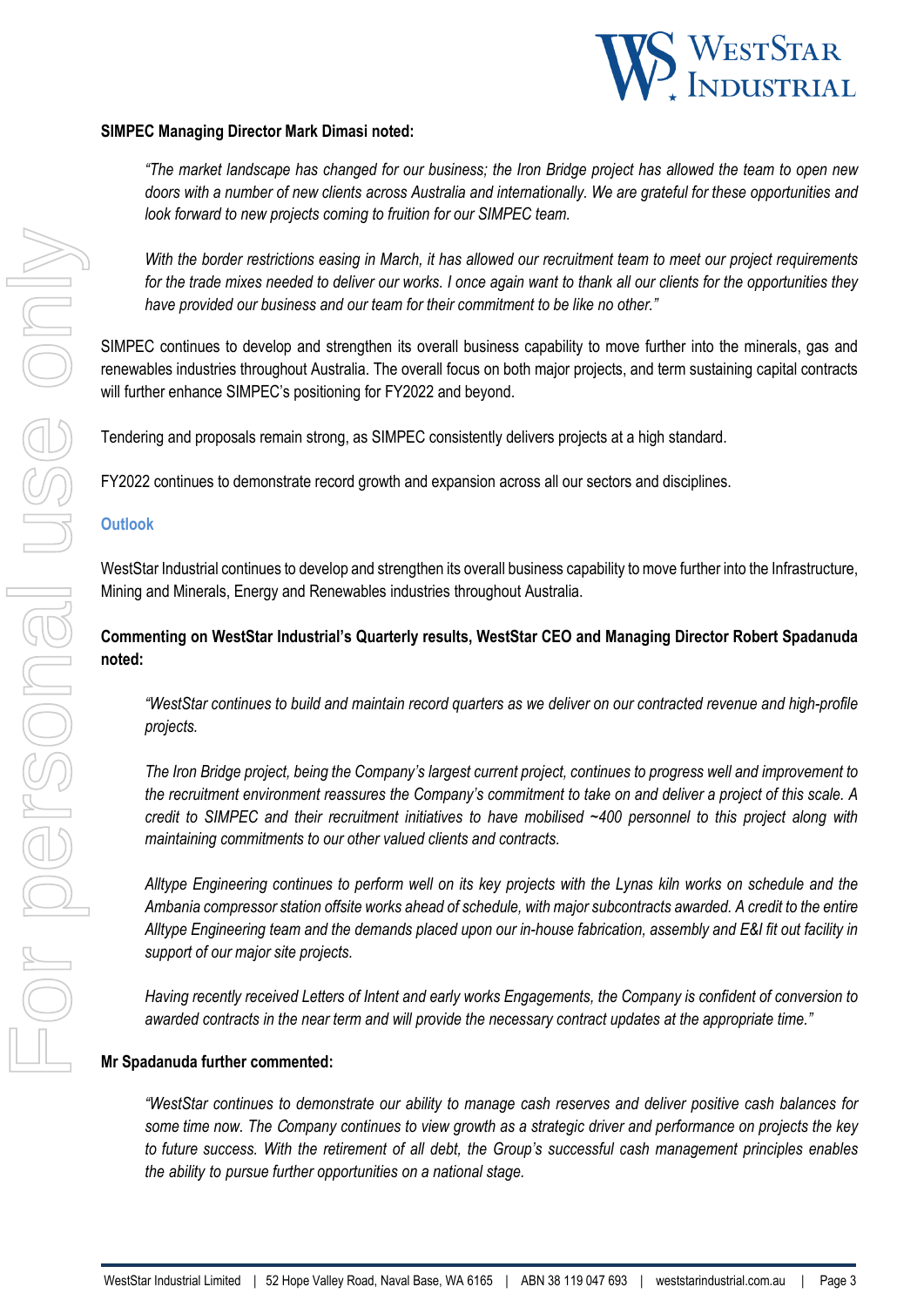

*The Company's recent decision to consolidate its share structure demonstrates the boards' view that the*  C*ompany is substantially undervalued. With majority ownership residing in a very stable and supportive board, executive, employee and shareholder community, we have demonstrated our ability to execute and a commitment from a strong investor base will look to deliver a fair valuation in line with our business plan.* 

*Our ability to service contracts aside from Iron Bridge has now been proven, with the significant depth of experience across our management team in both Alltype Engineering and SIMPEC.*

*The future order book pipeline continues to remain strong and is expected to yield further contract awards. The Company has the capacity and capability within the group to deliver on this project pipeline."*

#### **Corporate**

During the Quarter the Company issued 30 million options to corporate advisors as approved by shareholders at the Company's AGM held on 5 January 2022. The options have an exercise price of \$0.03 per option, an expiry date of 10 July 2023 and will not be quoted. The Company also issued 15 million Performance Rights as approved by shareholders at the same meeting and pursuant to the terms and conditions of the Company's Performance Rights Plan[1.](#page-3-0)

Subsequent to Quarter end, the Company called a General Meeting of Shareholders to be held on 10 May [2](#page-3-1)022<sup>2</sup>. Business of the meeting includes a proposed selective share buy-back, consolidation of capital on a 10 to 1 basis and replacement of the Company's constitution.

The aggregate amount of payments to related parties and their associates included in the current Quarter totalled ~\$206,000. These payments consisted of Directors' fees and salaries paid to directors on normal commercial terms.

**-Ends-**

#### **For further information please contact:**

**Philip Re Robert Spadanuda**

Chairman WestStar CEO and Managing Director [pre@Weststarindustrial.com.au](mailto:pre@Weststarindustrial.com.au) [Robert@Weststarindustrial.com.au](mailto:Robert@Weststarindustrial.com.au)

**Media**  David Tasker Chapter One Advisors M: +61 433 112 936 E: [dtasker@chapteroneadvisors.com.au](mailto:dtasker@chapteroneadvisors.com.au)

<sup>2</sup> Refer ASX Announcements dated 6 April 2022

For personal use only VICO POSONEI USE ON

<span id="page-3-1"></span><span id="page-3-0"></span><sup>1</sup> Refer ASX Announcement dated 10 January 2022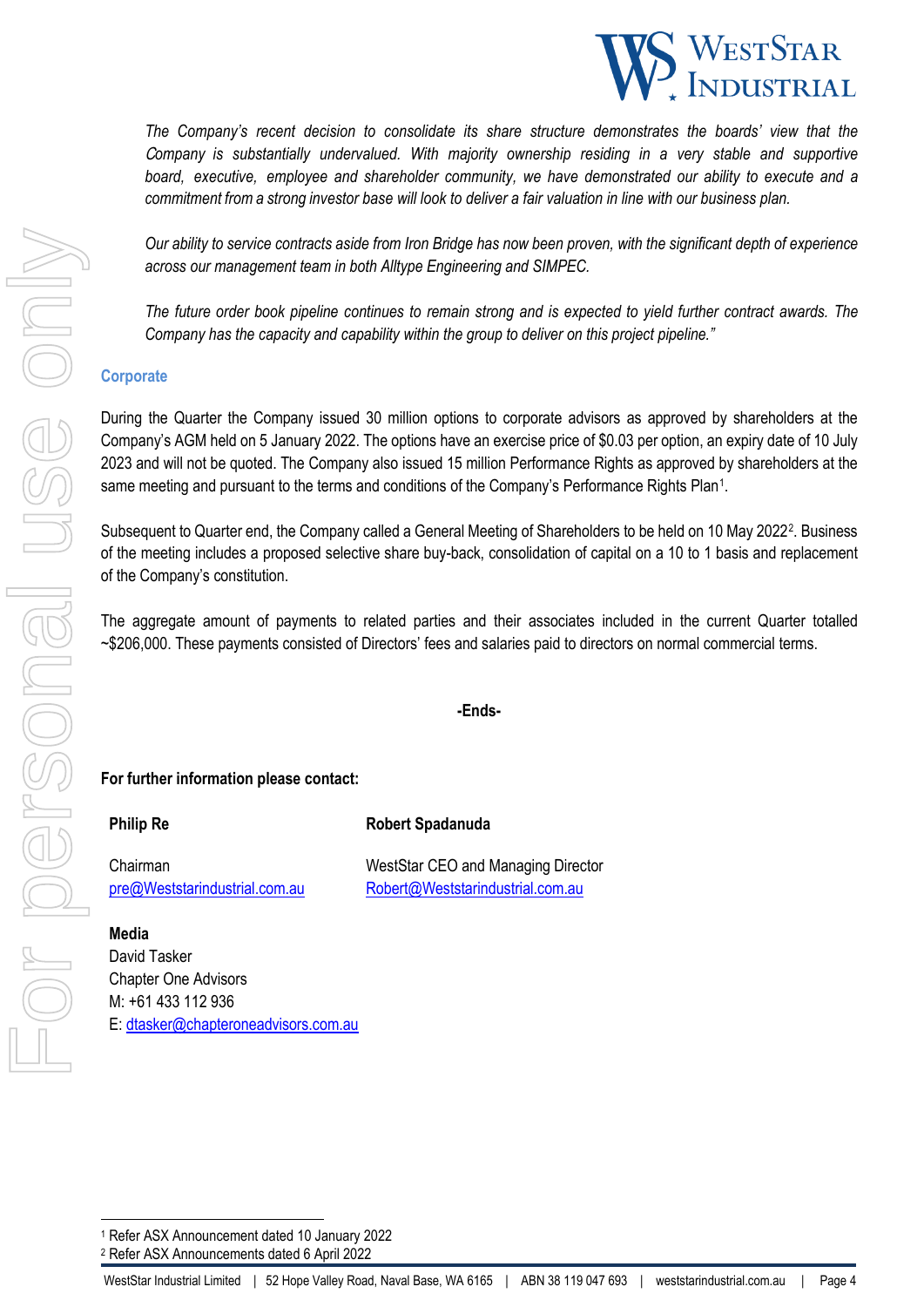

#### **About WestStar**

WestStar Industrial Limited (ASX: WSI) is an industrial, steel fabrication, installation and maintenance services company focussed on the resources, oil and gas, water and infrastructure sectors.

#### **About SIMPEC**

SIMPEC delivers high quality construction and engineering services with specialisation in structural mechanical and piping (SMP), electrical and instrumentation (E&I), concrete products and civil Services.

For more information: www.simpec.com.au

#### **About Alltype**

Engineering Alltype Engineering leverages off its fabrication capability and provides complete project solutions including SMP and E&I site installation, construction and maintenance services, across almost every industry in Australia. Alltype's products and services have been delivered and installed state-wide, nationally and internationally through our workshops and sites and can be found on land, offshore on islands, FPSO's and platforms, below ground and even subsea. Supported by its team of experienced multi-disciplinary project personnel, Alltype delivers consistent quality products and services that underpin its commitment to its vision "to be recognised as the preferred partner in delivering integrated fabrication, site and maintenance services with reliable, innovative and cost-effective solutions".

For more information: www.alltypeengineering.com.au

ASX release authorised by the Board of Directors of WestStar Industrial Limited.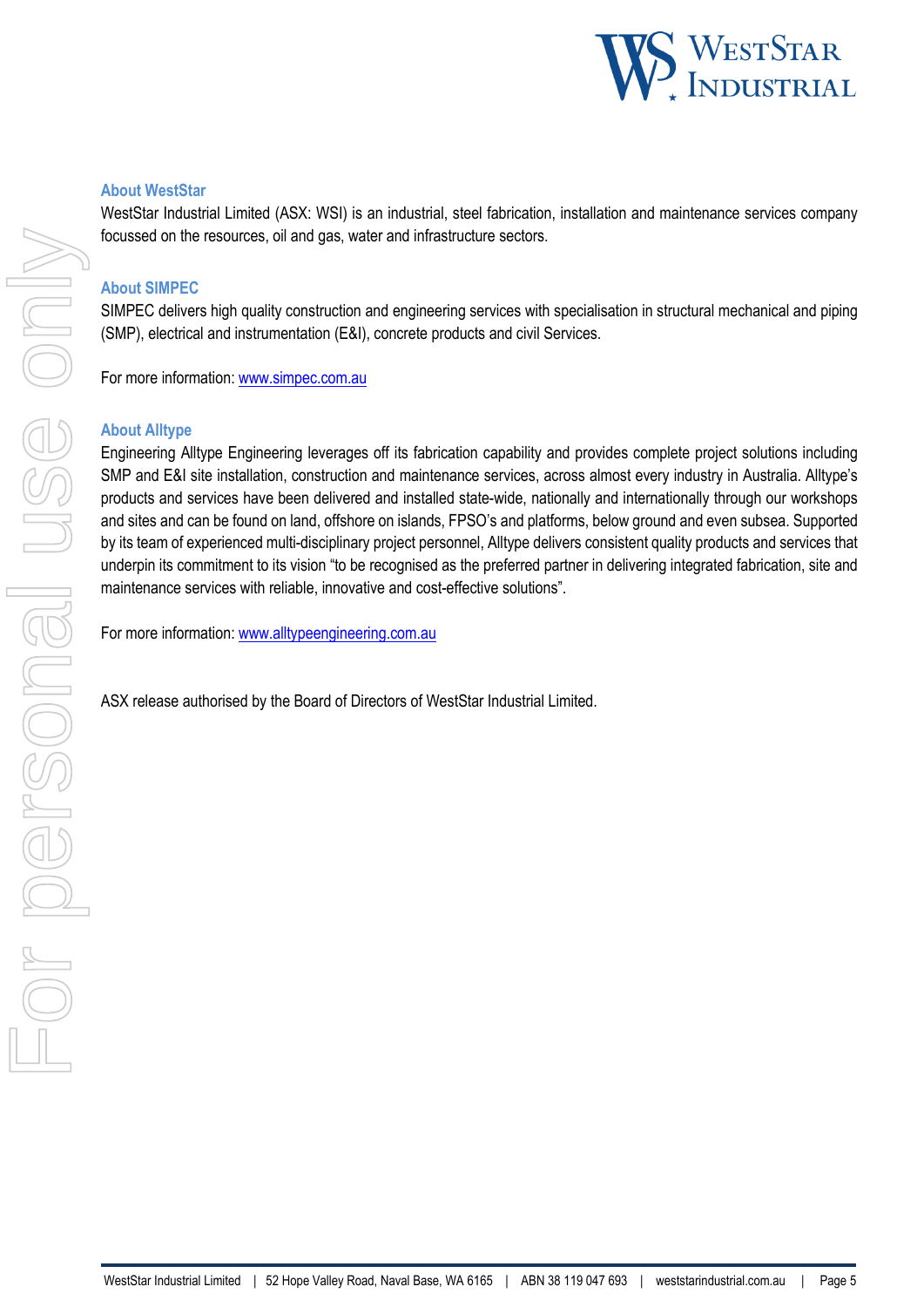# **Appendix 4C**

# **Quarterly cash flow report for entities subject to Listing Rule 4.7B**

| Name of entity              |                                   |
|-----------------------------|-----------------------------------|
| WESTSTAR INDUSTRIAL LIMITED |                                   |
| ABN                         | Quarter ended ("current quarter") |

|  | 38 119 047 693 |  |
|--|----------------|--|

31 March 2022

|     | <b>Consolidated statement of cash flows</b>         | <b>Current quarter</b><br>\$A'000 | Year to date (9)<br>months)<br>\$A'000 |
|-----|-----------------------------------------------------|-----------------------------------|----------------------------------------|
| 1.  | Cash flows from operating activities                |                                   |                                        |
| 1.1 | Receipts from customers                             | 45,625                            | 145,820                                |
| 1.2 | Payments for                                        |                                   |                                        |
|     | (a) research and development                        |                                   |                                        |
|     | product manufacturing and operating<br>(b)<br>costs | (21, 837)                         | (69, 273)                              |
|     | advertising and marketing<br>(c)                    | (16)                              | (17)                                   |
|     | leased assets<br>(d)                                | (52)                              | (149)                                  |
|     | staff costs<br>(e)                                  | (19, 855)                         | (56, 473)                              |
|     | (f)<br>administration and corporate costs           | (803)                             | (3,291)                                |
| 1.3 | Dividends received (see note 3)                     |                                   |                                        |
| 1.4 | Interest received                                   |                                   | 5                                      |
| 1.5 | Interest and other costs of finance paid            | (98)                              | (207)                                  |
| 1.6 | Income taxes paid                                   |                                   |                                        |
| 1.7 | Government grants and tax incentives                |                                   |                                        |
| 1.8 | Other (provide details if material)                 | 384                               | 639                                    |
| 1.9 | Net cash from / (used in) operating<br>activities   | 3,349                             | 17,054                                 |

| 2.  | Cash flows from investing activities |       |        |
|-----|--------------------------------------|-------|--------|
| 2.1 | Payments to acquire or for:          |       |        |
| la. | entities                             |       |        |
| (b  | businesses                           |       |        |
| (C) | property, plant and equipment        | (377  |        |
| (d) | investments                          | (136) | (1.937 |
| (e) | intellectual property                |       |        |
|     | other non-current assets             |       |        |

ASX Listing Rules Appendix 4C (17/07/20) **Page 1** + See chapter 19 of the ASX Listing Rules for defined terms.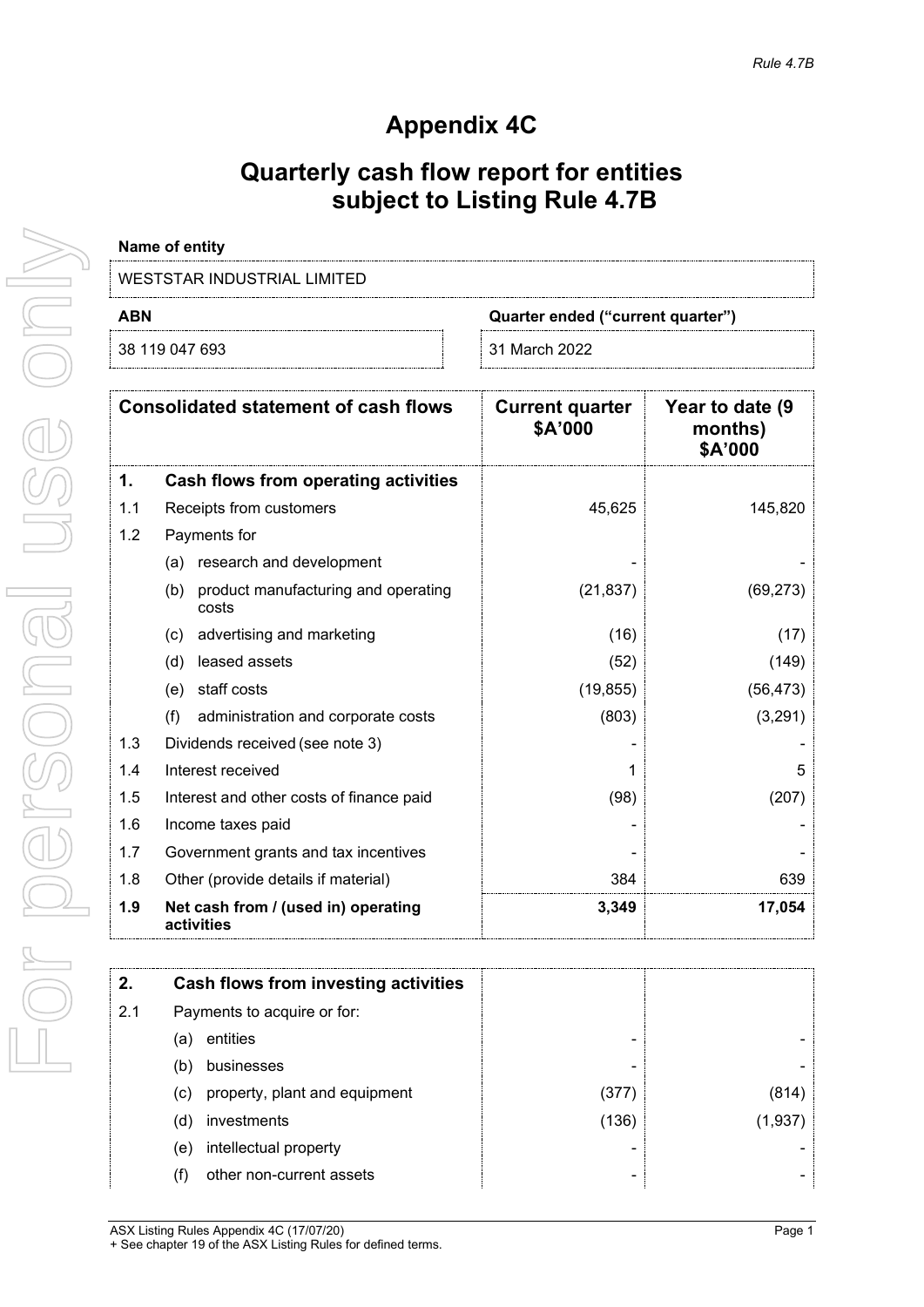|     | <b>Consolidated statement of cash flows</b>       | <b>Current quarter</b><br>\$A'000 | Year to date (9<br>months)<br>\$A'000 |
|-----|---------------------------------------------------|-----------------------------------|---------------------------------------|
| 2.2 | Proceeds from disposal of:                        |                                   |                                       |
|     | entities<br>(a)                                   |                                   |                                       |
|     | (b)<br>businesses                                 |                                   |                                       |
|     | property, plant and equipment<br>(c)              |                                   |                                       |
|     | (d)<br>investments                                | 62                                | 647                                   |
|     | intellectual property<br>(e)                      |                                   |                                       |
|     | other non-current assets<br>(f)                   |                                   |                                       |
| 2.3 | Cash flows from loans to other entities           |                                   |                                       |
| 2.4 | Dividends received (see note 3)                   |                                   |                                       |
| 2.5 | Other (provide details if material)               |                                   |                                       |
| 2.6 | Net cash from / (used in) investing<br>activities | (451)                             | (2,104)                               |

| 3.   | Cash flows from financing activities                                                          |       |       |
|------|-----------------------------------------------------------------------------------------------|-------|-------|
| 3.1  | Proceeds from issues of equity securities<br>(excluding convertible debt securities)          |       | 4,150 |
| 3.2  | Proceeds from issue of convertible debt<br>securities                                         |       |       |
| 3.3  | Proceeds from exercise of options                                                             |       |       |
| 3.4  | Transaction costs related to issues of<br>equity securities or convertible debt<br>securities |       | (134) |
| 3.5  | Proceeds from borrowings                                                                      |       | 165   |
| 3.6  | Repayment of borrowings                                                                       | (168) | (694) |
| 3.7  | Transaction costs related to loans and<br>borrowings                                          |       |       |
| 3.8  | Dividends paid                                                                                |       |       |
| 3.9  | Other (provide details if material)                                                           | (75)  | (75)  |
| 3.10 | Net cash from / (used in) financing<br>activities                                             | (243) | 3,412 |

|     | Net increase / (decrease) in cash and<br>cash equivalents for the period |        |        |
|-----|--------------------------------------------------------------------------|--------|--------|
| 4.1 | Cash and cash equivalents at beginning of<br>period                      | 28,886 | 13,179 |
| 4.2 | Net cash from / (used in) operating<br>activities (item 1.9 above)       | 3.349  | 17.054 |
| 4.3 | Net cash from / (used in) investing activities<br>(item 2.6 above)       | (451   |        |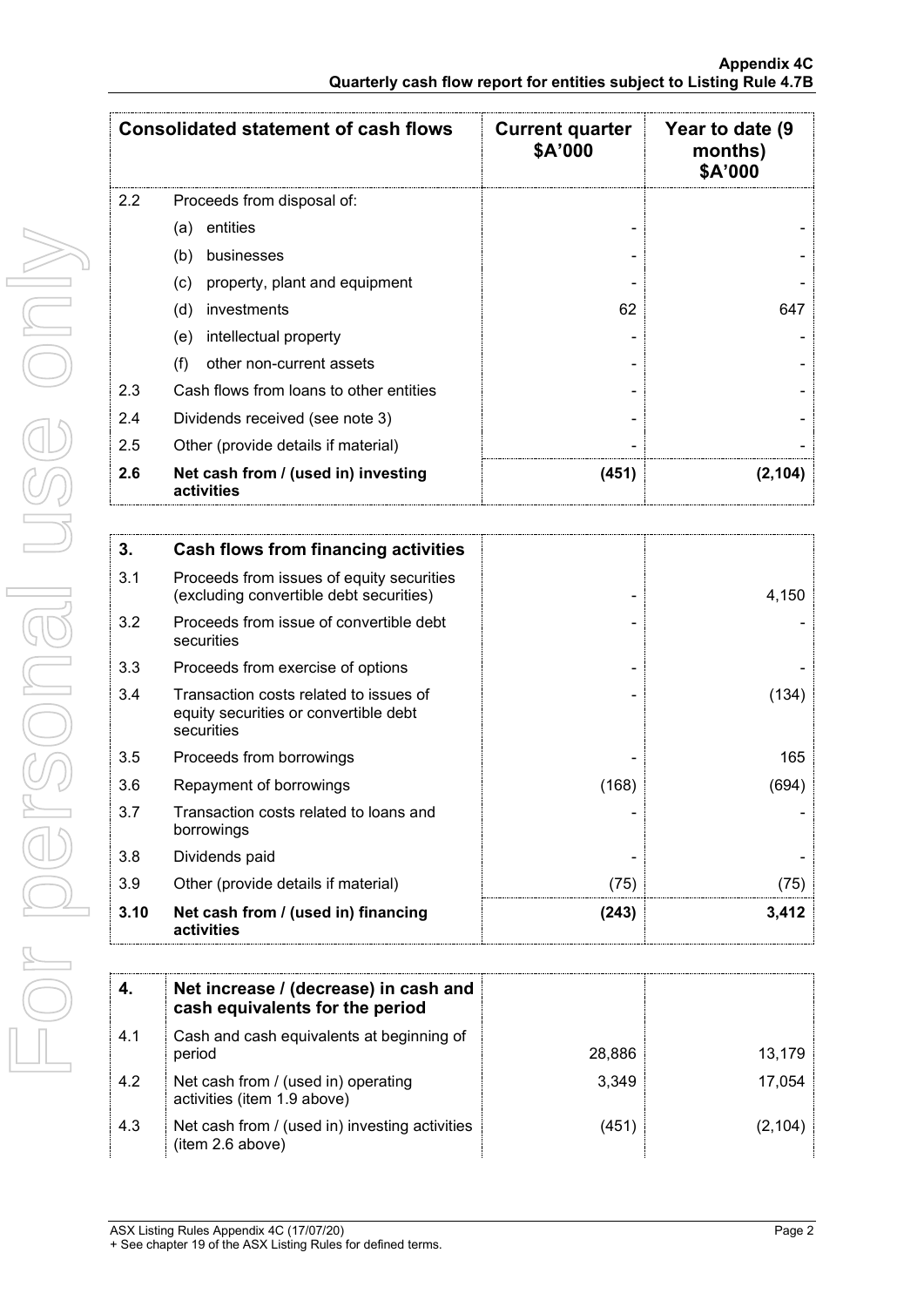| <b>Consolidated statement of cash flows</b> |                                                                     | <b>Current quarter</b><br>\$A'000 | Year to date (9<br>months)<br>\$A'000 |
|---------------------------------------------|---------------------------------------------------------------------|-----------------------------------|---------------------------------------|
| 4.4                                         | Net cash from / (used in) financing activities<br>(item 3.10 above) | (243                              | 3.412                                 |
| 4.5                                         | Effect of movement in exchange rates on<br>cash held                |                                   |                                       |
| 4.6                                         | Cash and cash equivalents at end of<br>period                       | 31.541                            | 31.541                                |

| 5.  | Reconciliation of cash and cash<br>equivalents<br>at the end of the quarter (as shown in the<br>consolidated statement of cash flows) to the<br>related items in the accounts | <b>Current quarter</b><br>\$A'000 | <b>Previous quarter</b><br>\$A'000 |
|-----|-------------------------------------------------------------------------------------------------------------------------------------------------------------------------------|-----------------------------------|------------------------------------|
| 5.1 | <b>Bank balances</b>                                                                                                                                                          | 31.541                            | 28.886                             |
| 5.2 | Call deposits                                                                                                                                                                 |                                   |                                    |
| 5.3 | <b>Bank overdrafts</b>                                                                                                                                                        |                                   |                                    |
| 5.4 | Other (provide details)                                                                                                                                                       |                                   |                                    |
| 5.5 | Cash and cash equivalents at end of<br>quarter (should equal item 4.6 above)                                                                                                  | 31.541                            | 28.886                             |

| 6.  | Payments to related parties of the entity and their<br>associates                                                                                           | <b>Current quarter</b><br><b>\$A'000</b> |
|-----|-------------------------------------------------------------------------------------------------------------------------------------------------------------|------------------------------------------|
| 6.1 | Aggregate amount of payments to related parties and their<br>associates included in item 1                                                                  |                                          |
| 6.2 | Aggregate amount of payments to related parties and their<br>associates included in item 2                                                                  |                                          |
|     | Note: if any amounts are shown in items 6.1 or 6.2, your quarterly activity report must include a description of, and an<br>explanation for, such payments. |                                          |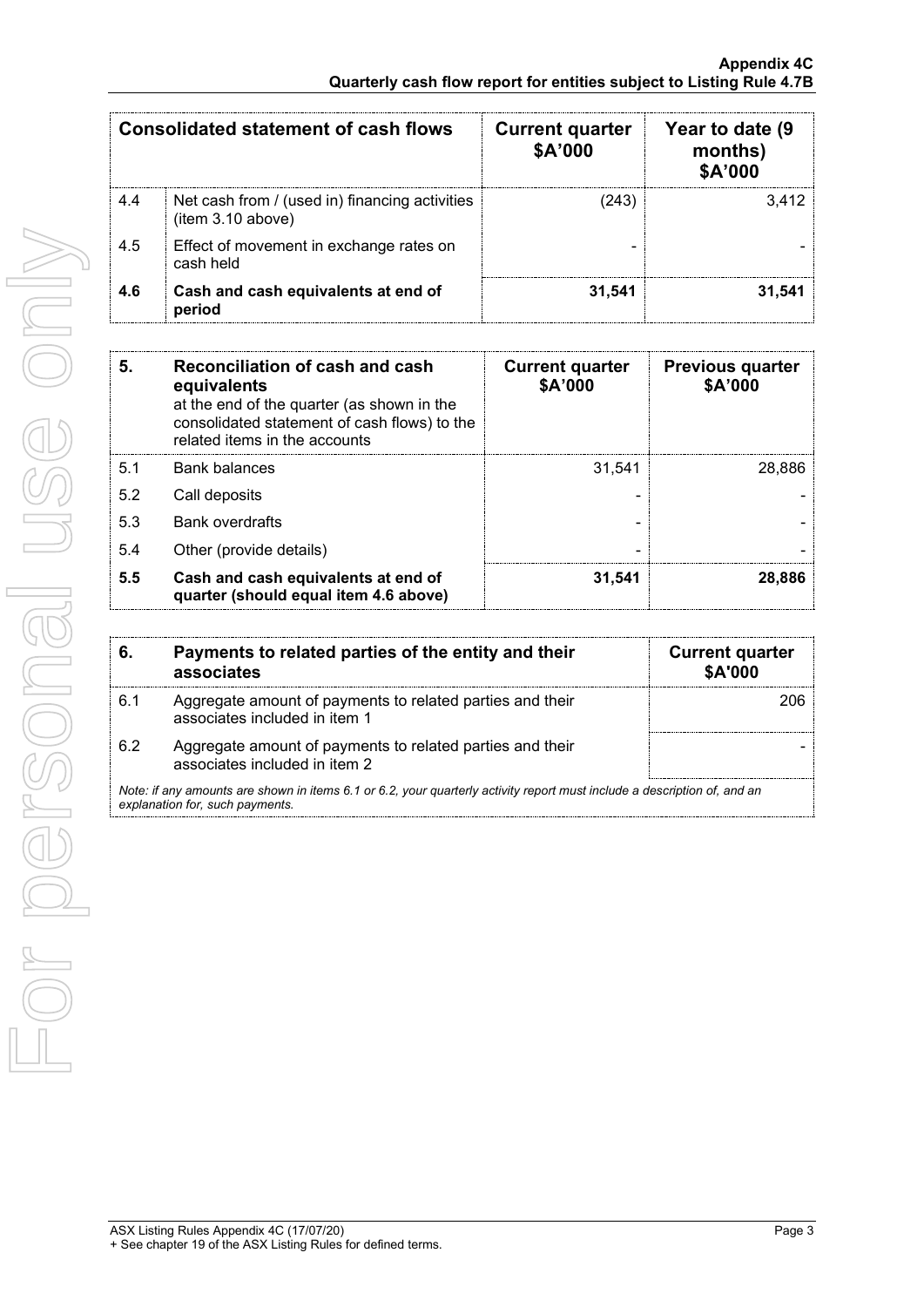| 7.  | <b>Financing facilities</b><br>Note: the term "facility' includes all forms of financing<br>arrangements available to the entity.                                                                                                                                                                                                                    | <b>Total facility</b><br>amount at quarter<br>end | Amount drawn at<br>quarter end<br>\$A'000 |
|-----|------------------------------------------------------------------------------------------------------------------------------------------------------------------------------------------------------------------------------------------------------------------------------------------------------------------------------------------------------|---------------------------------------------------|-------------------------------------------|
|     | Add notes as necessary for an understanding of the<br>sources of finance available to the entity.                                                                                                                                                                                                                                                    | \$A'000                                           |                                           |
| 7.1 | Loan facilities                                                                                                                                                                                                                                                                                                                                      |                                                   |                                           |
| 7.2 | Credit standby arrangements                                                                                                                                                                                                                                                                                                                          | -                                                 |                                           |
| 7.3 | Other (please specify)                                                                                                                                                                                                                                                                                                                               |                                                   |                                           |
| 7.4 | <b>Total financing facilities</b>                                                                                                                                                                                                                                                                                                                    |                                                   |                                           |
| 7.5 | Unused financing facilities available at quarter end                                                                                                                                                                                                                                                                                                 |                                                   |                                           |
| 7.6 | Include in the box below a description of each facility above, including the lender, interest<br>rate, maturity date and whether it is secured or unsecured. If any additional financing<br>facilities have been entered into or are proposed to be entered into after quarter end,<br>include a note providing details of those facilities as well. |                                                   |                                           |

| 8.  | Estimated cash available for future operating activities                                                             | <b>SA'000</b> |
|-----|----------------------------------------------------------------------------------------------------------------------|---------------|
| 8.1 | Net cash from / (used in) operating activities (item 1.9)                                                            | 3,349         |
| 8.2 | Cash and cash equivalents at quarter end (item 4.6)                                                                  | 31,541        |
| 8.3 | Unused finance facilities available at quarter end (item 7.5)                                                        |               |
| 8.4 | Total available funding (item $8.2 +$ item $8.3$ )                                                                   | 31.541        |
| 8.5 | Estimated quarters of funding available (item 8.4 divided by<br>item $8.1$ )                                         | N/A           |
|     | Note: if the entity has reported positive net operating cash flows in item 1.9 answer item 8.5 as "N/A" Otherwise, a |               |

*Note: if the entity has reported positive net operating cash flows in item 1.9, answer item 8.5 as "N/A". Otherwise, a figure for the estimated quarters of funding available must be included in item 8.5.*

- 8.6 If item 8.5 is less than 2 quarters, please provide answers to the following questions:
	- 8.6.1 Does the entity expect that it will continue to have the current level of net operating cash flows for the time being and, if not, why not?

Answer: N/A

8.6.2 Has the entity taken any steps, or does it propose to take any steps, to raise further cash to fund its operations and, if so, what are those steps and how likely does it believe that they will be successful?

Answer: N/A

8.6.3 Does the entity expect to be able to continue its operations and to meet its business objectives and, if so, on what basis?

Answer: N/A

*Note: where item 8.5 is less than 2 quarters, all of questions 8.6.1, 8.6.2 and 8.6.3 above must be answered.*